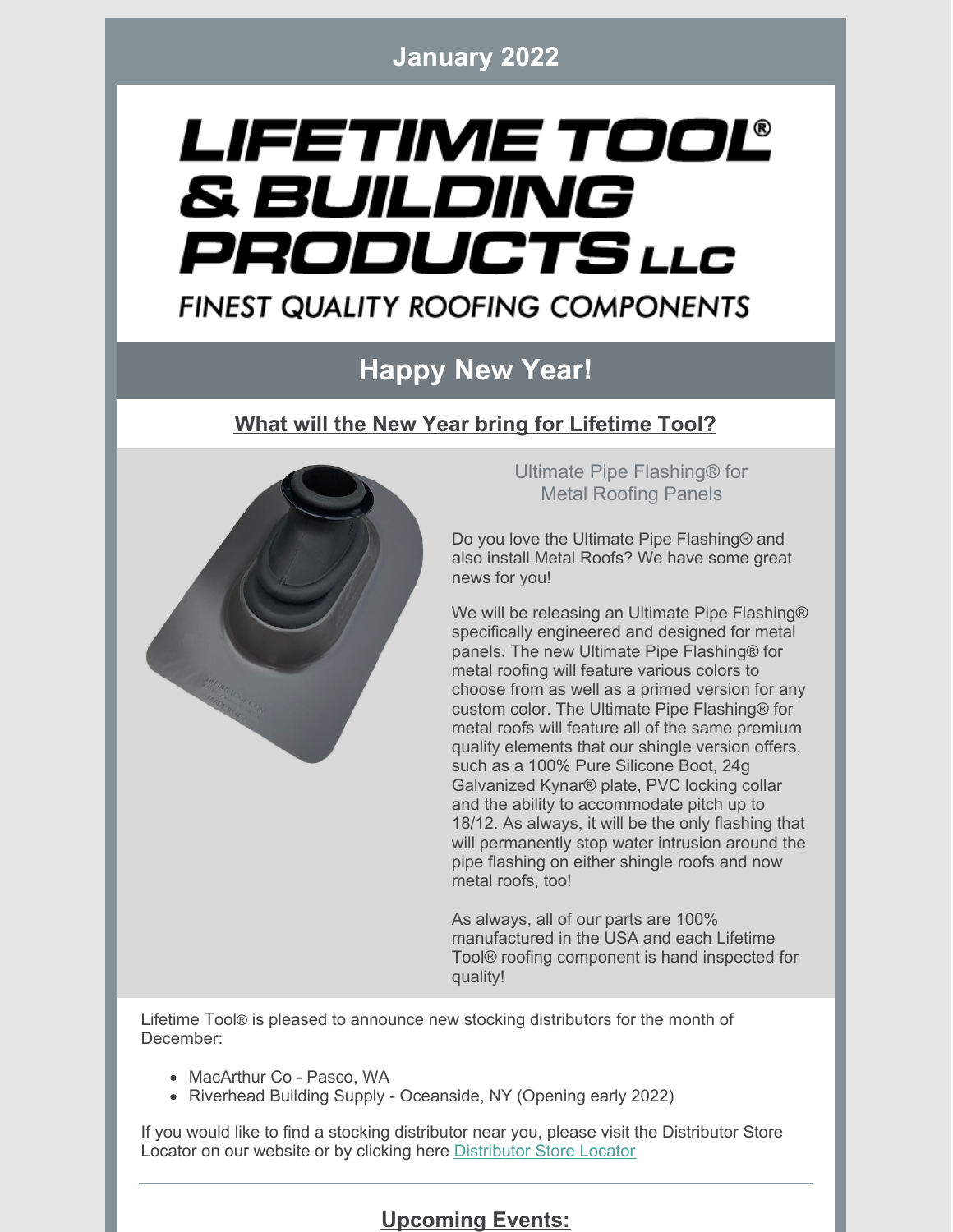To see, first hand, our various roofing components and talk with other roofers who have already discovered how to earn more income with our components, join us at these upcoming events:

Jan. 27, 2022 ABCs of Success – Williamsburg, VA Feb. 9, 2022 ABC College of Knowledge – Cincinnati, OH Feb. 11, 2022 ABC College of Knowledge – Pittsburgh, PA Feb. 15, 2022 MARVIC Home Show – Bethlehem, PA Feb. 17, 2022 ABCs of Success – Atlantic City, NJ Feb. 22, 2022 ABCs of Success – Washington, DC

Visit our [Website](https://lifetimetool.com/)

Visit our [YouTube](https://www.youtube.com/channel/UCc-RNLrqoj6h1Ftx9U-ENzg)

*Familiar Faces*



Rich Mason Territory Sales Representative 908-239-5045 [RMason@LifetimeTool.com](mailto:RMason@LifetimeTool.com)

Covering: Northern New Jersey, Long Island & Hudson Valley, New York and Connecticut

Fun facts about Rich:

Rich enjoys hiking, swimming, biking, gardening and various other outdoor activities, live music, theatre, travel and pursuing new adventures.

"I'm proud of my wonderful family and many close friends, my rewarding 30-year sales career in Construction Materials, returning to school for an MBA and checking the New York Marathon off of my bucket list!"

"A major goal of mine in 2022 and beyond is to provide a high level of support and commitment to our Lifetime Tool® customers in my Northeast sales region to help grow our business together."